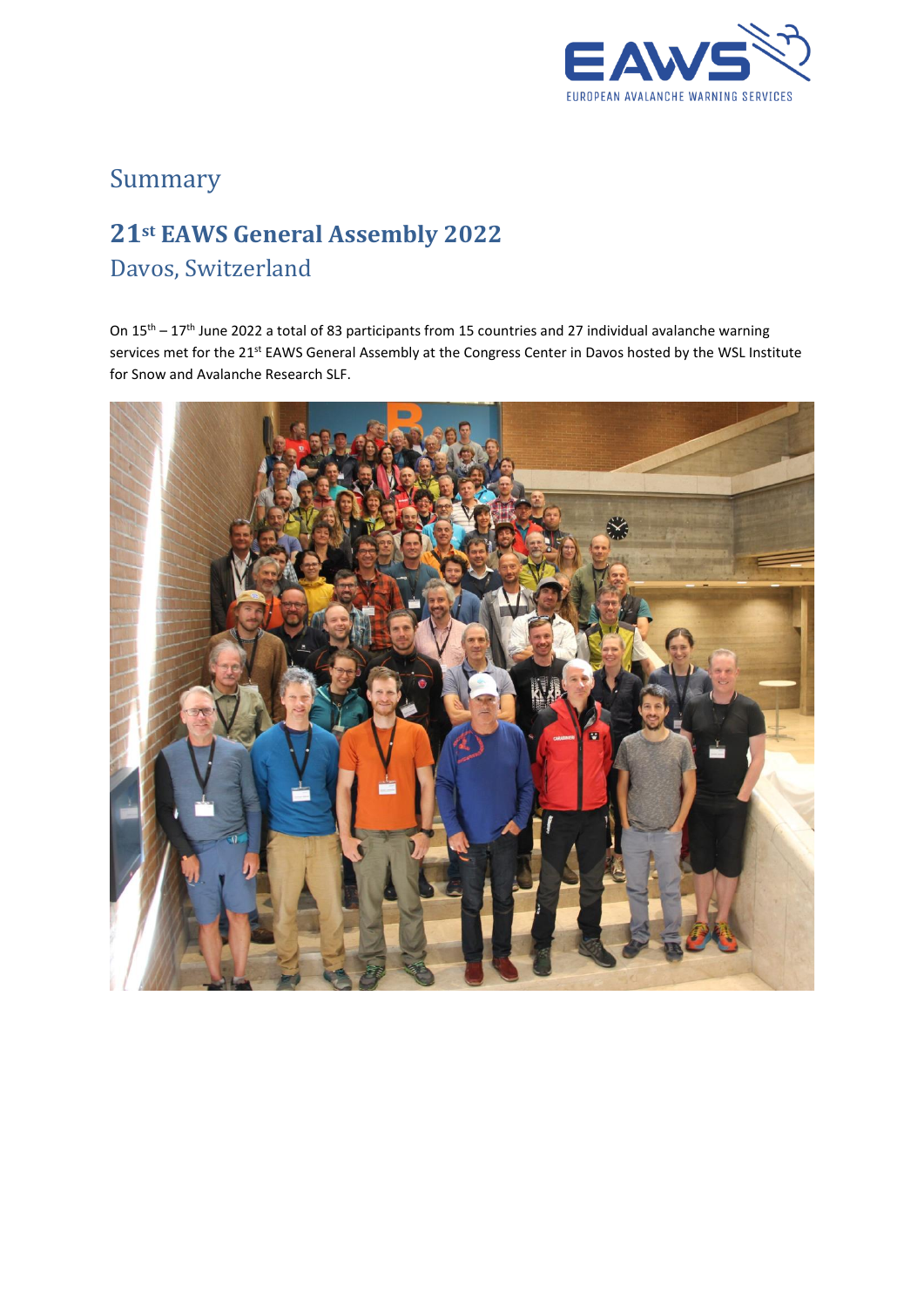

## **Chairman report**

Rune Engeset (NVE, NO) summarized the past three years as challenging due to the pandemic. Hence, the General Assembly had to be postponed from 2021 to 2022. However, the virtual meeting to share information, hosted in 2021 by the SLF, was a success and similar formats will take place in future. EAWS managed to show fatalities on the website. Standards: mainly Finland has work to do. Recommendations: quite a few warning services have potential to improve.

#### **TAB coordinator report**

Thomas Stucki, (SLF, CH) reported on the activity in the TAB since the GA in Oslo in 2019. The main work in the TAB has been on the glossary, the avalanche problems and the avalanche fatalities on the website. Future topics from the TAB perspective are to create more visibility for avalanches.org, a format for data exchange, common publication times of forecasts, a color scheme for danger scale and the review of existing standards.

#### **Membership committee**

Jürg Schweizer (SLF, CH) reported from the membership committee:

▪ A LURTE: if they sign MoU they can join (still need to discuss voting rights within Spain), no action needed by GA

The GA accepted the following warning services as EAWS members after qualifying period of maximum 3 years, starting 2022:

- Ukrainian Avalanche Warning Service
- Swedish Avalanche Warning Service

#### **Working group** *site-specific services*

Christian Jaedicke (NGI, NO) summarized the results. The final document provides definitions of terms defining site-specific avalanche warning, difference to regional forecasting and recommendations to warning services. It can be seen as a manageable best-practice guideline for site-specific warning services.

The GA discussed that site-specific services can share and discuss ideas with EAWS but should at the moment not be included in EAWS as members. Maybe at a later stage different types of memberships may be possible.

The GA accepted the results of the working group site-specific services as an EAWS recommendation.

#### **Working group** *EAWS funding*

The working group EAWS funding, as led by Christoph Mitterer (AWS Tyrol, AT) evaluated possibilities to bring EAWS into an organization form which is able to apply for funding. This decision hardly challenged most of the EAWS members. In the end a 2/3 majority agreed to have a change and decided to further investigate of the possibility of the financing concept European Groupings of Territorial Cooperation (EGTC).

However, it should be kept in mind that it was a close decision and there exists some sceptic. Overall the friendly and very informal manner of EAWS collaboration is rated as very important and should not be affected.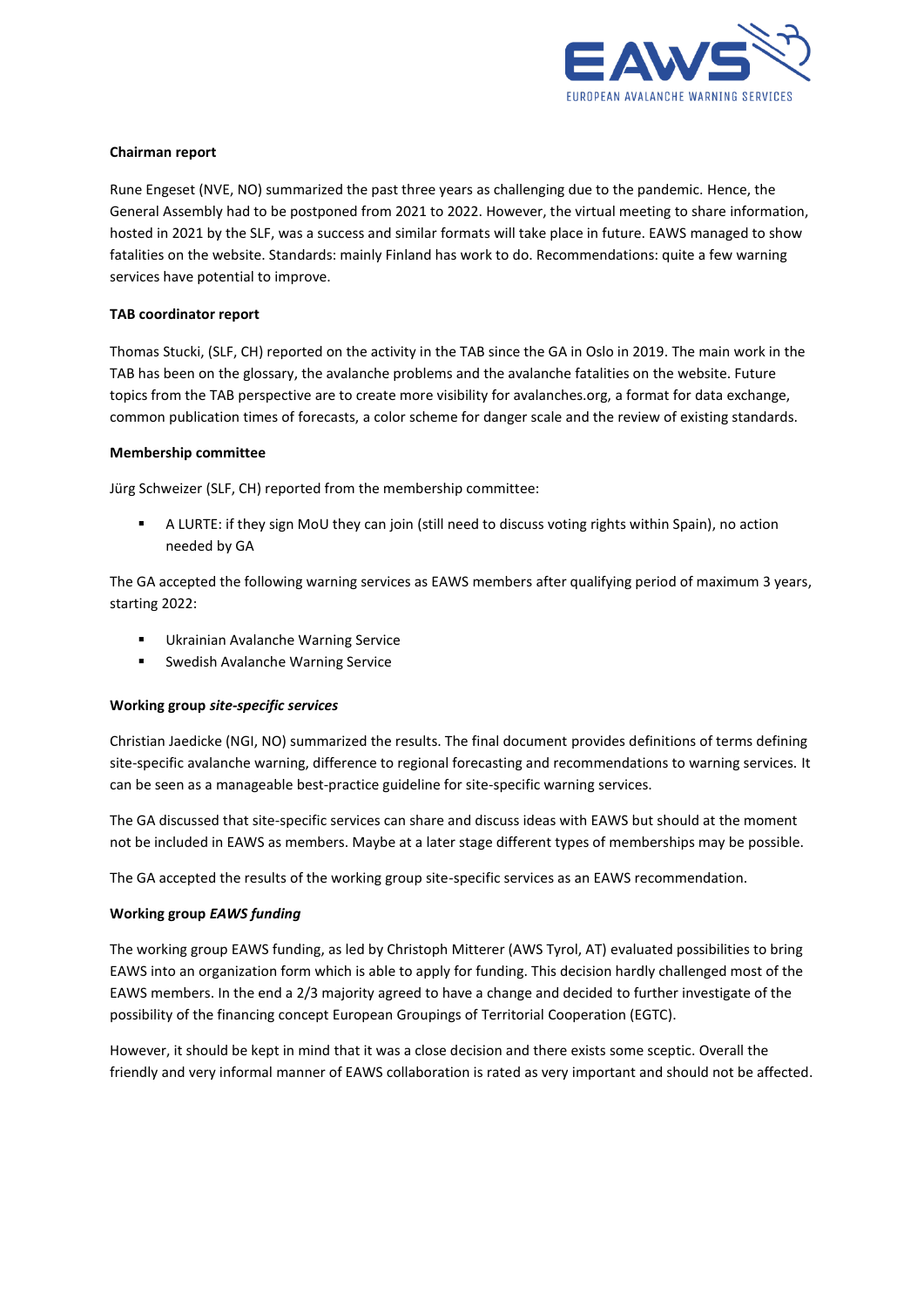

### **Glossary update**

Marc Diggins (SAIS, UK) summarized the TAB activity on the snow and avalanche glossary. The glossary objects have been re-defined as following:

- **■** That the glossary should display the most 'common' terms that are used in most member avalanche warning services.
- **•** That the priority is to display terms that are used most frequently in EAWS members national avalanche bulletins and information.
- **•** That the terms and descriptions are biased toward the user not technicians and forecasters.

Further, a guidance on terms has been defined and responsibilities for the different glossary languages/translations have been defined.

# **Avalanche problems 2.0**

Benjamin Zweifel (SLF, CH) presented the work which has been done by the TAB on the avalanche problem definition.

The GA accepted the *updated version of the five core problems* as well as the two new optional avalanche problems *cornices* and *no distinct avalanche problem*.

It has to be kept in mind that the *no distinct avalanche problem* was accepted with a close decision and attention has to be given especially on the user understanding of this.

#### **Working group Matrix & Scale**

Karsten Müller (NVE, NO) presented the consensus of the working group Matrix & Scale on the terminology and the included workflow. His explanations have been deepened within language specific groups.

The GA accepted clearly the Definitions, Workflow and Matrix from the work group Matrix and Scale as an EAWS standard with a qualifying period until the next general assembly.

Avalanche services are highly encouraged to use the matrix in the next years and share their experiences with the working group. The Matrix should be mandatory after some years.

## **Elections**

The elections have taken place including the voting rights and 2/3 majority rule as defined in the MoU. All decisions have taken place in the first voting round.

#### **Chairs**

Christine Pielmeier and Arnold Studeregger

#### **Coordinator**

Thomas Feistl

## **TAB**

Montserrat Bacardit, Emma Barfod, Igor Chiambretti, Mark Diggins, Anne Dufour, Norbert Lanzanasto, Christoph Mitterer, Benjamin Zweifel